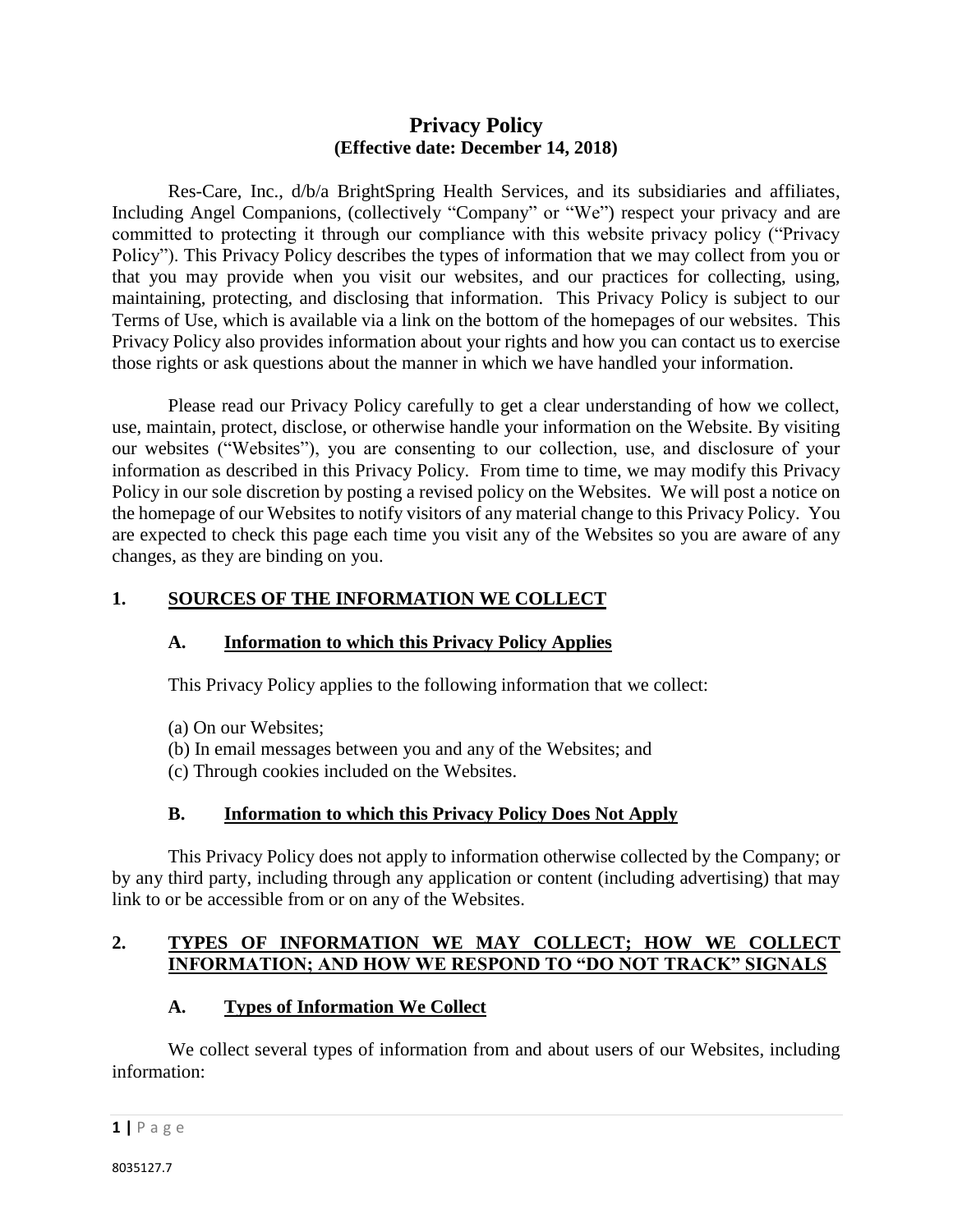- By which you may be personally identified, such as your name, email address, postal address, telephone number, and any other information which you submit voluntarily to us ("Personally Identifiable Information" or "PII"). You may decide whether or not to provide us with PII, but if you choose not to do so, you may not get full functionality from the Website.
- About your Internet connection, the equipment you use to access our Websites and usage details (*e.g.*, language), and browsing history, such as your navigation within the Websites and which portion(s) of the Websites you used the most.

### **B. How We Collect Information**

We collect this information in the following ways:

- Directly from you when you voluntarily provide it to us; and
- Automatically when you navigate through the Websites (*e.g.*, information collected through cookies).

#### **Information That You Provide Voluntarily**

We may collect PII information which you submit voluntarily to us. We collect this information directly from you when you provide it to us, such as, for example, when you provide the information:

- On the Websites contact form.
- When you subscribe to a newsletter on the Websites.
- When you otherwise submit it to us, such as when you send us your resume.
- We may also ask you for information when you report a problem on our Websites.

### **Non-Personally Identifiable Information Collected Automatically**

We use cookies to collect and provide to Google Analytics and WordPress certain anonymized information about your equipment, browsing actions, and patterns, when you navigate through and interact with our Website, including, for example, the following types of nonpersonally identifiable information:

- Details regarding your visit(s) to the Website (*e.g.*, pages visited),
- Browser information (*e.g.*, browser name, viewport or viewing pane); and
- User information (*e.g.*, language).

Google does not identify individual users or associate your anonymized IP address with any other data held by Google. For information regarding how Google uses data when you use our site, see www.google.com/policies/privacy/partners.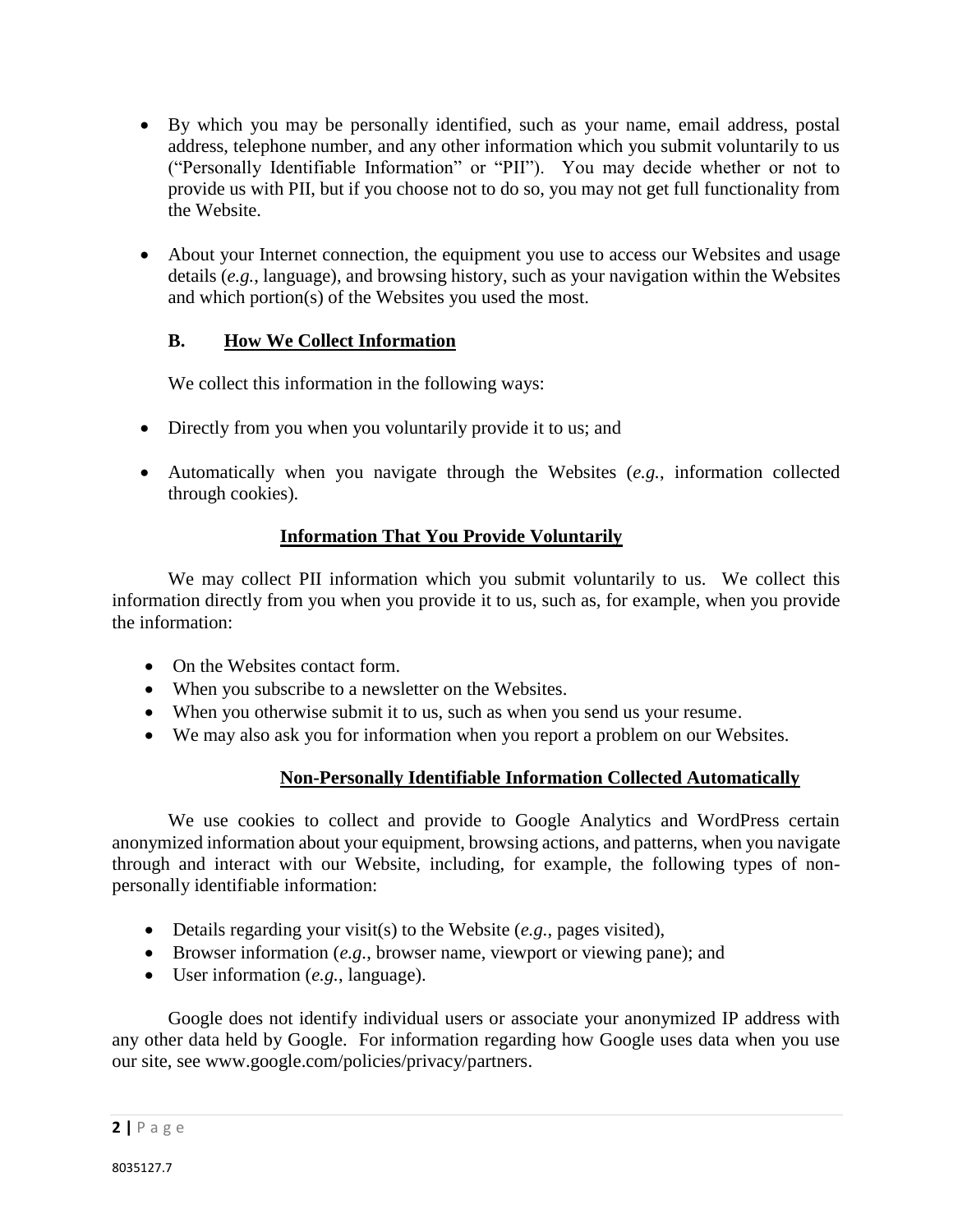By utilizing this Website, you consent to the use of such automatic data collection techniques (*e.g*., browser cookies). Browser cookies are small files placed on the hard drive of your computer. You can set your browser to refuse all or some browser cookies, or to alert you when cookies are being sent. Please note that if you turn cookies off, some of the features that make your site experience more efficient may not function properly.

## **C. How We Respond to "Do Not Track" Signals**

We do not track our visitors over time and across third-party websites. As a result, we do not respond to Do Not Track signals.

# **3. HOW WE USE AND/OR DISCLOSE INFORMATION THAT WE COLLECT**

We do not sell visitors' PII. We may use and/or disclose PII we collect about you as follows:

- To present the Websites and their contents to you;
- To provide you with information, products, and/or services that you request from us. For example, when you complete and submit the Contact Us form, we only use that information to respond to your inquiry. By submitting this information to us, you consent to our use of the information to respond to your request. If you complete and submit the Contact Us form for information about a particular service, we will use the information you submit to provide you with that information.
- To fulfill any other purpose for which you provide PII.
- To our contractors and/or vendors, but only for the reason(s) for which you submitted the information to our Websites. These contractors and/or vendors are bound by contractual obligations to keep PII confidential and only use it for the purpose for which we disclose it to them.
- To carry out our obligations and enforce our rights arising from any contracts entered into between you and us.
- To enforce or apply our Website Terms of Use.
- To comply with any court order, law, legal process, to respond to any government or regulatory request, and/or to protect or defend our interests or the interests of users of our Websites.
- If we believe that disclosure is necessary or appropriate to protect the rights, property, or safety of the Company, our customers, or others.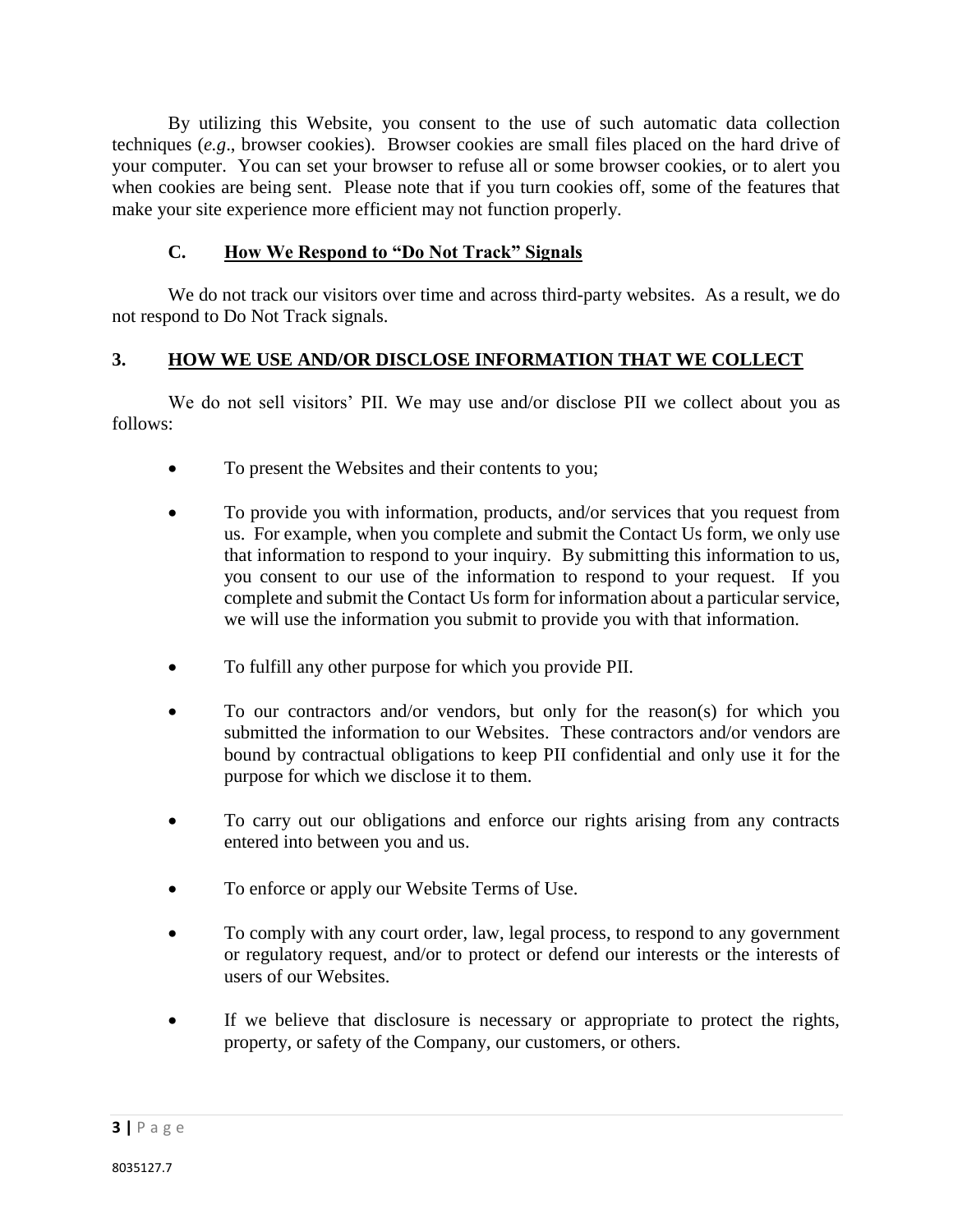- To a buyer or other successor in the event of a merger, divestiture, restructuring, reorganization, dissolution, or other sale or transfer of some of all of our assets, whether as a going concern or as part of a bankruptcy proceeding, liquidation, or similar proceeding, in which the information, if any, that we hold about the users of our Websites is among the assets transferred.
- In any other way we may describe when you provide the information.
- For any other purpose with your consent.

We may use the anonymized information we collect through cookies (*e.g.,* anonymized web browser, operating systems, pages visited) to help us compile aggregate data about site traffic and site interaction so that we can offer better site experiences and tools in the future.

# **4. DATA SECURITY AND RETENTION**

We have implemented physical, technical, and administrative safeguards to protect the security of the PII that you submit to us through our Websites from accidental loss and unauthorized access, use, alteration, and disclosure. We will only retain PII for the length of time necessary to fulfill the purpose for which the PII was submitted or longer, if required by law.

The security of the information we collect about you also depends on you. For example you are responsible for keeping any passwords related to all of these Websites confidential. The transmission of information via the Internet is not completely secure. We cannot guarantee the security of your PII when it is being transmitted to the Websites. Any information which you transmit to the Websites is at your own risk. We are not responsible for circumvention of any privacy setting or security measures contained on the Websites.

# **5. CHILDREN UNDER THE AGE OF 13**

These Websites are not intended for children under 13 years of age. No one under age 13 may provide any personal information on the Websites. We do not knowingly collect personal information from children under 13 years of age. If you are under 13 years of age, do not use or provide any information on the Websites or on or through any of the features on the Websites or provide any information about yourself to us, including your name, address, telephone number, email address, or any screen name or user name. If we learn that we have collected or received personal information from a child less than 13 years of age without verification of parental consent, we will delete that information. If you believe that we might have any information from or about a child less than 13 years of age, please contact our Chief Compliance Officer as follows:

Chief Compliance Officer BrightSpring Health Services 805 N. Whittington Parkway Louisville, Kentucky 40222 compliance@brightspringhealth.com (502) 630-7431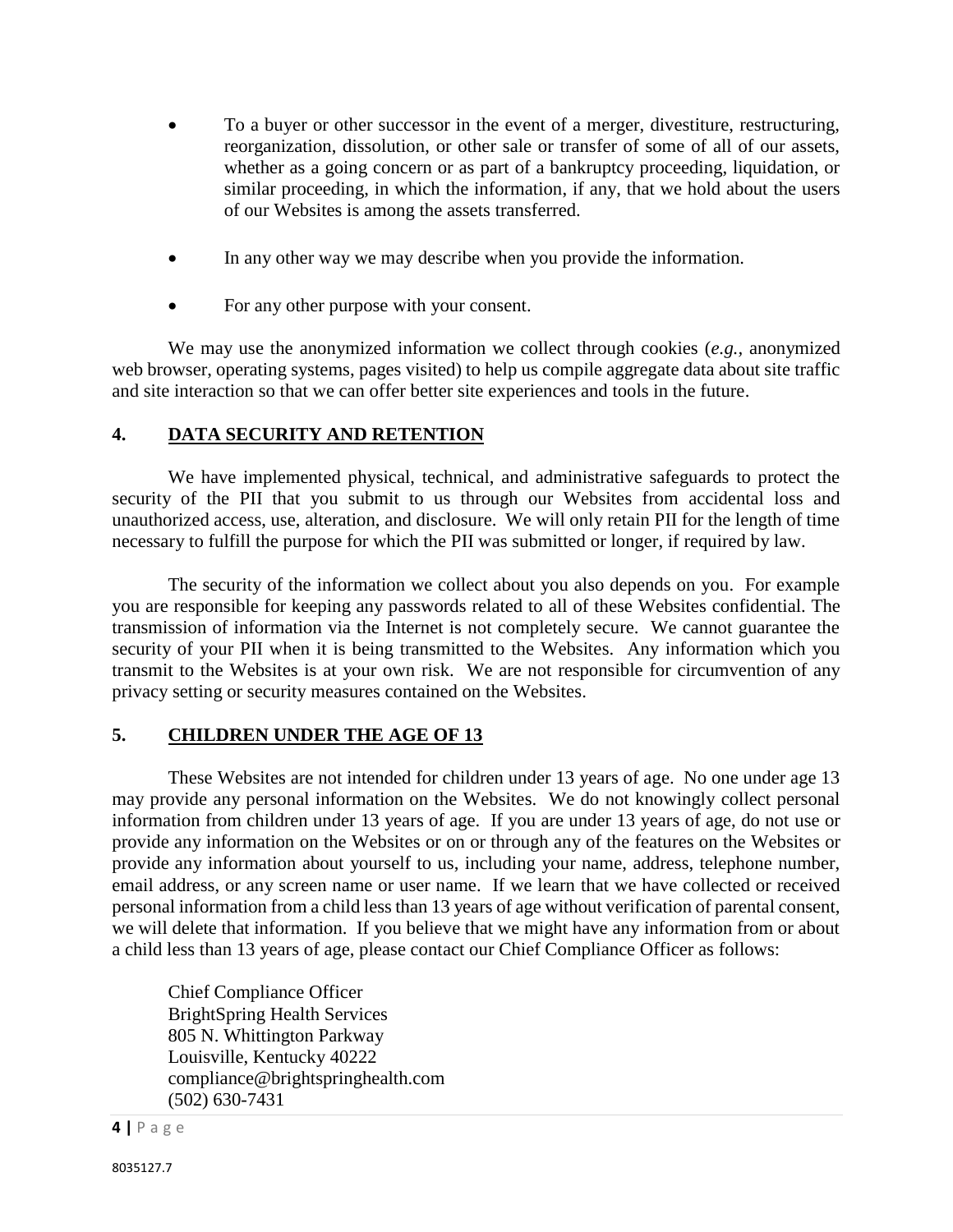# **6. CALIFORNIA PRIVACY RIGHTS**

Pursuant to the California "Shine the Light" law, California residents may request certain information regarding businesses' disclosure of personal information to third parties for their direct marketing purposes. We do not disclose personal information to third parties for their direct marketing purposes.

Pursuant to the California "Consumer Right to Privacy Act of 2018," California residents may request the following information from us by contacting us as indicated below:

- The categories of personal information we have collected about the consumer.
- The categories of sources from which we collected personal information.
- Our business or commercial purpose for collecting or selling the information.
- The categories of third parties with whom we share personal information.
- The specific pieces of personal information we collected about the consumer.

California residents may also request that we delete any personal information about them which we have collected from the consumer except information collected in certain situations, such as, for example, to complete the transaction for which the information was provided; provide a good or service requested by the consumer; detect security incidents and protect against malicious, deceptive fraudulent, or illegal activity; comply with a legal obligation; and otherwise use the personal information internally in a lawful manner that is compatible with the context in which the consumer provided the information or the consumer's expectations based on the consumer's relationship with us.

# **7. CANADIAN PRIVACY RIGHTS**

Pursuant to the Personal Information Protection and Electronic Documents Act, Canadian visitors to our Websites may also request an accounting of the third parties to whom personal information about them has been disclosed and the uses that have been made of their information.

### **8. LINKS TO THIRD-PARTY WEBSITES**

Occasionally, at our discretion, we may include links to third-party sites on our Websites. In addition, third-party websites may link to our Websites. This Privacy Policy does not apply to the privacy practices of any third-party website that may be linked to our Websites. Please be advised that the privacy policies of websites that link to our Websites would apply to your activity on any such third-party websites. These third-party sites have separate and independent privacy policies. We therefore have no responsibility or liability for the content and activities of these linked sites.

We seek to protect the integrity of our site and welcome any feedback about the third-party website links included on our Websites. You may provide such feedback via the Contact Us link on the homepages of our Websites.